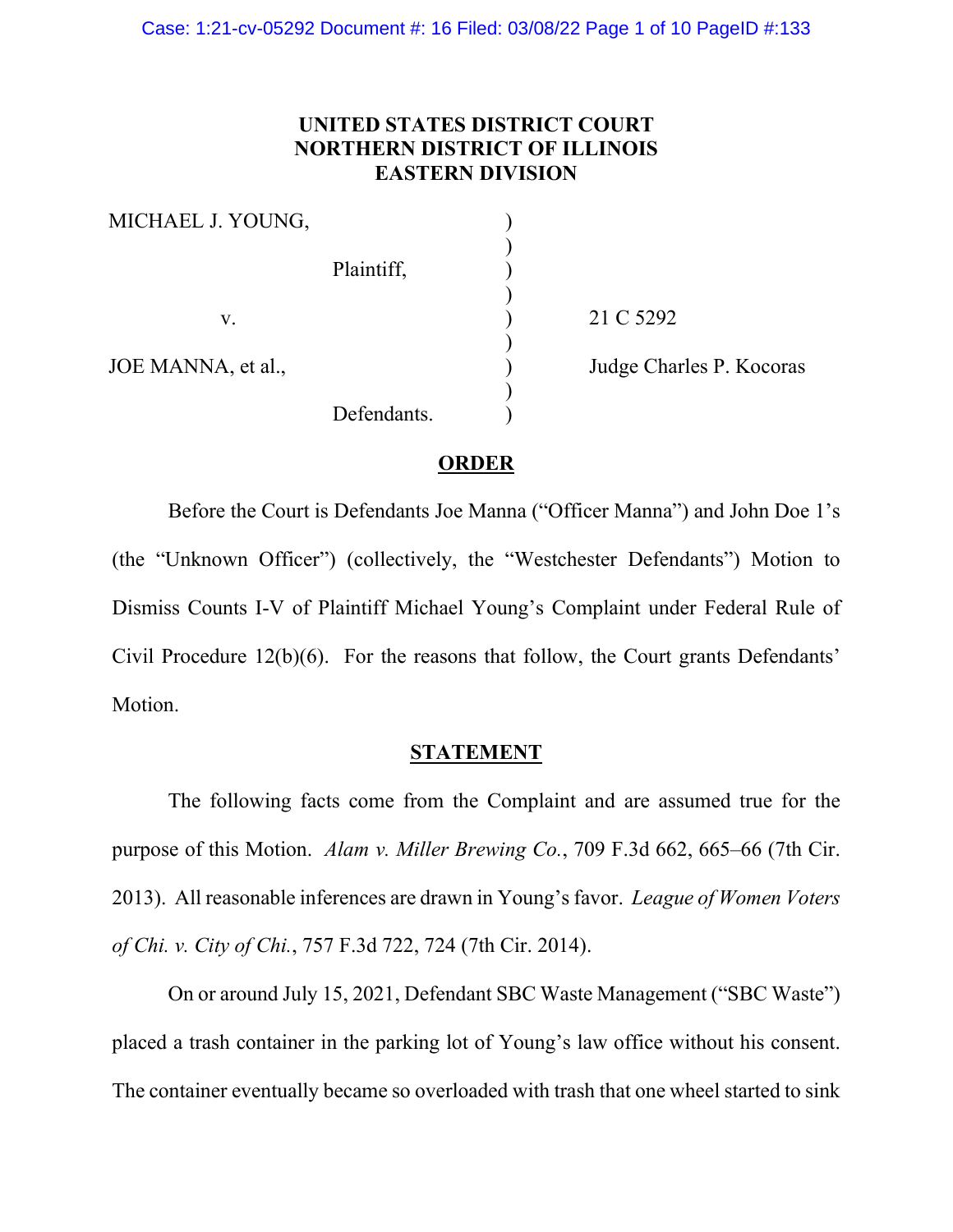#### Case: 1:21-cv-05292 Document #: 16 Filed: 03/08/22 Page 2 of 10 PageID #:134

into the parking lot, causing the other wheel to rise approximately four inches off the ground. On September 24, 2021, Young contacted SBC Waste to have the container removed. Young communicated with SBC Waste representatives Erica Gamboa and Alexis Ceja. When the container was still there three days later, on September 27, 2021, Young contacted the Westchester Police Department ("Westchester PD"). An officer went to Young's office, and after a phone conversation with Ceja, the officer told Young SBC Waste promised to remove the container that day. SBC failed to keep that promise.

On September 28, 2021, Young again contacted Ceja and asked if it was okay to spray paint warnings on the container. After purportedly receiving verbal permission from Ceja, Young spray painted "STAY AWAY", "DANGER", and "TIP" on the container. The next day, the Westchester Defendants arrived at Young's office accompanied by Defendant Chris Flood, a representative of SBC Waste. Young explained he had permission to spray paint the container.

Officer Manna told Young he needed to remove the markings and pay for the damage to the container. The Westchester Defendants refused to review Young's email exchanges with Ceja. Young agreed to Flood's demand and paid Flood \$300, but then said he would file a civil suit against Flood by the end of the day. Flood immediately returned the money and insisted Young provide him with a written waiver stating Young would not file any lawsuit.

2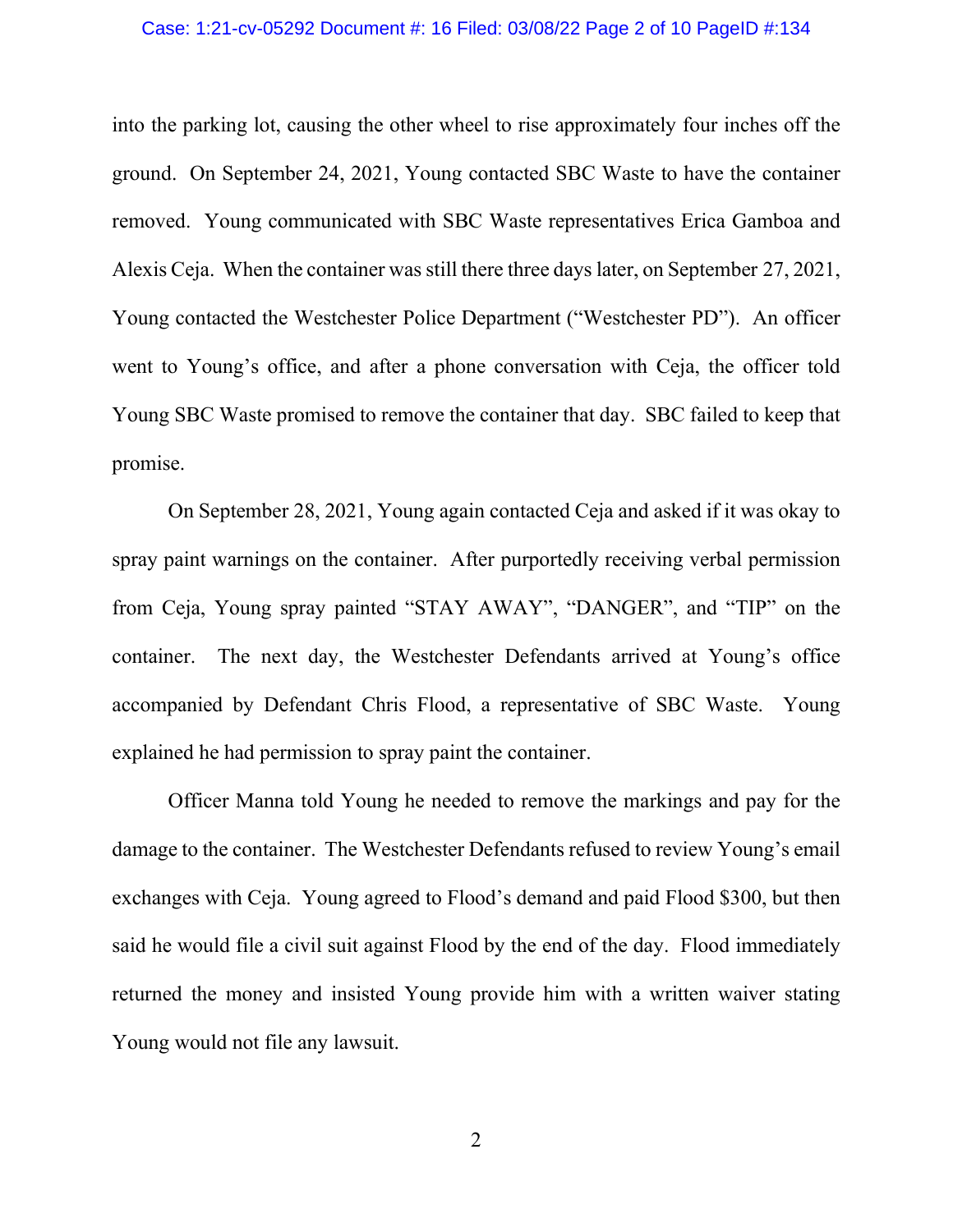#### Case: 1:21-cv-05292 Document #: 16 Filed: 03/08/22 Page 3 of 10 PageID #:135

The Westchester Defendants threatened to arrest Young if he did not comply with Flood's new demand. Young refused and stated he was leaving. Officer Manna told Young, "You're not leaving." Young, distraught, went back to his office to write out the release requested by Flood. Flood then demanded Young add language releasing any claims to post a negative review on social media. Young complied. At one point during the exchange, Officer Manna told Young, "giving him what he wants beats going to jail."

In his Complaint, Young asserts causes of action under Section 1983 for "Violation of the Fourth Amendment – Falsely Detaining" (Count I); "Conspiracy to Deprive Plaintiff of his Constitutional Rights" (Count II); and "Failure to Intervene" (Count III). Young also asserts state law claims for false imprisonment (Count IV), intimidation (Count V), and negligence (Count VI). The Westchester Defendants move to dismiss Counts I-V against them under Rule 12(b)(6).

A motion to dismiss under Rule 12(b)(6) "tests the sufficiency of the complaint, not the merits of the case." *McReynolds v. Merrill Lynch & Co.*, 694 F.3d 873, 878 (7th Cir. 2012). The allegations in the complaint must set forth a "short and plain statement of the claim showing that the pleader is entitled to relief." Fed. R. Civ. P. 8(a)(2). A plaintiff need not provide detailed factual allegations, but it must provide enough factual support to raise its right to relief above a speculative level. *Bell Atl. Corp. v. Twombly*, 550 U.S. 544, 555 (2007).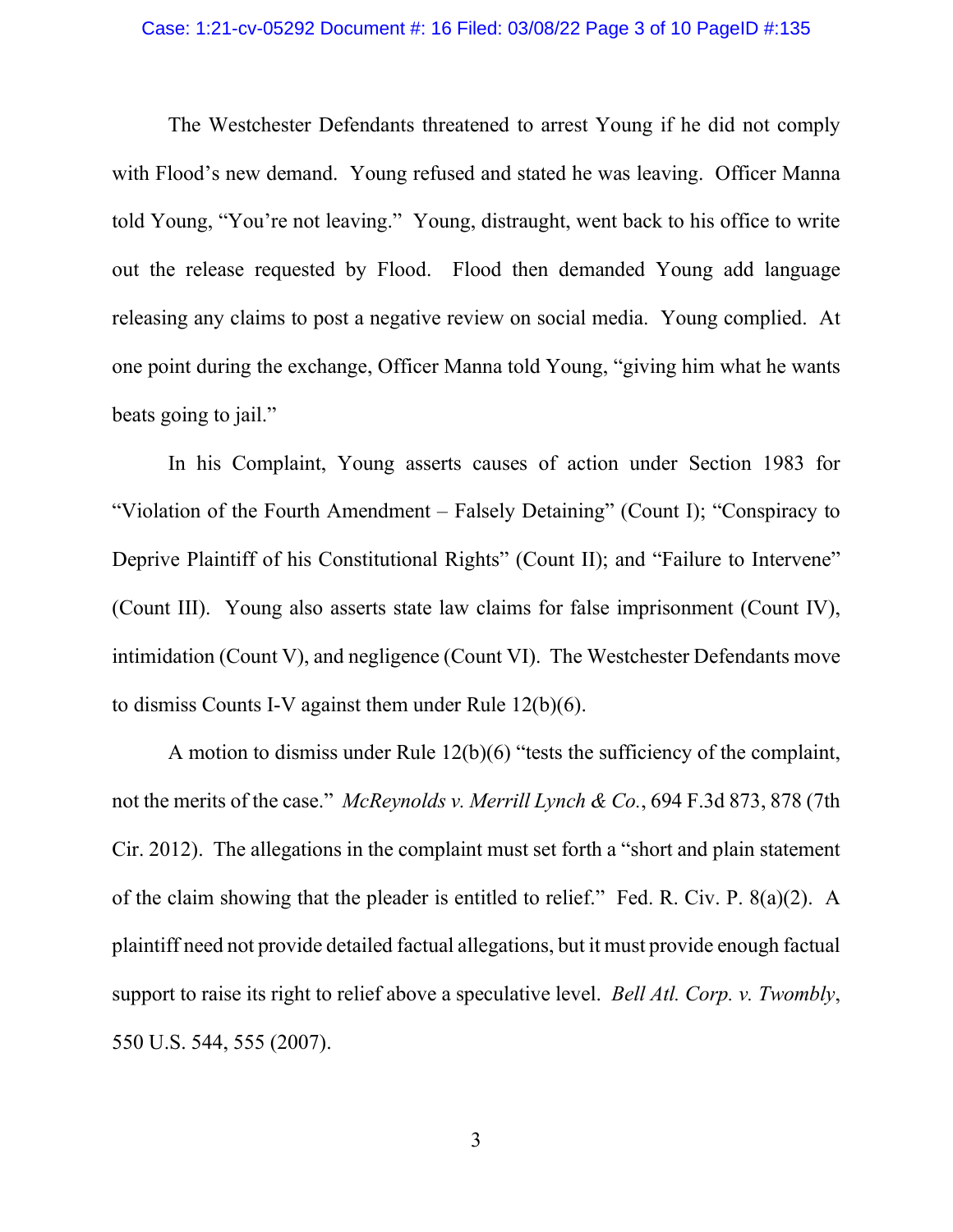## Case: 1:21-cv-05292 Document #: 16 Filed: 03/08/22 Page 4 of 10 PageID #:136

A claim must be facially plausible, meaning that the pleadings must "allow . . . the court to draw the reasonable inference that the defendant is liable for the misconduct alleged." *Ashcroft v. Iqbal*, 556 U.S. 662, 678 (2009). The claim must be described "in sufficient detail to give the defendant 'fair notice of what the . . . claim is and the grounds upon which it rests.'" *E.E.O.C. v. Concentra Health Servs., Inc.*, 496 F.3d 773, 776 (7th Cir. 2007) (quoting *Twombly*, 550 U.S. at 555). "[T]hreadbare recitals of the elements of a cause of action, supported by mere conclusory statements," are insufficient to withstand a 12(b)(6) motion to dismiss. *Iqbal*, 556 U.S. at 678.

With this standard in mind, we address the Westchester Defendants' arguments in turn.

### **I. Section 1983: Fourth Amendment Violation (Count I)**

In his Response, Young clarifies that Count I is a Section 1983 claim for unlawful detention. Young asserts the police interaction, which purportedly included continued threats of jail if Young did not pay off Flood, directives to arriving witnesses to leave the scene, and a direct statement to Young that "You're not leaving," make clear Young was not free to leave the scene. The Westchester Defendants argue Count I must be dismissed because they did not prevent Young's free movement and they had probable cause to believe Young committed a crime.

A police officer who unlawfully restrains an individual's movement commits an unlawful seizure within the meaning of the Fourth Amendment. *See, e.g.*, *Dunaway v.*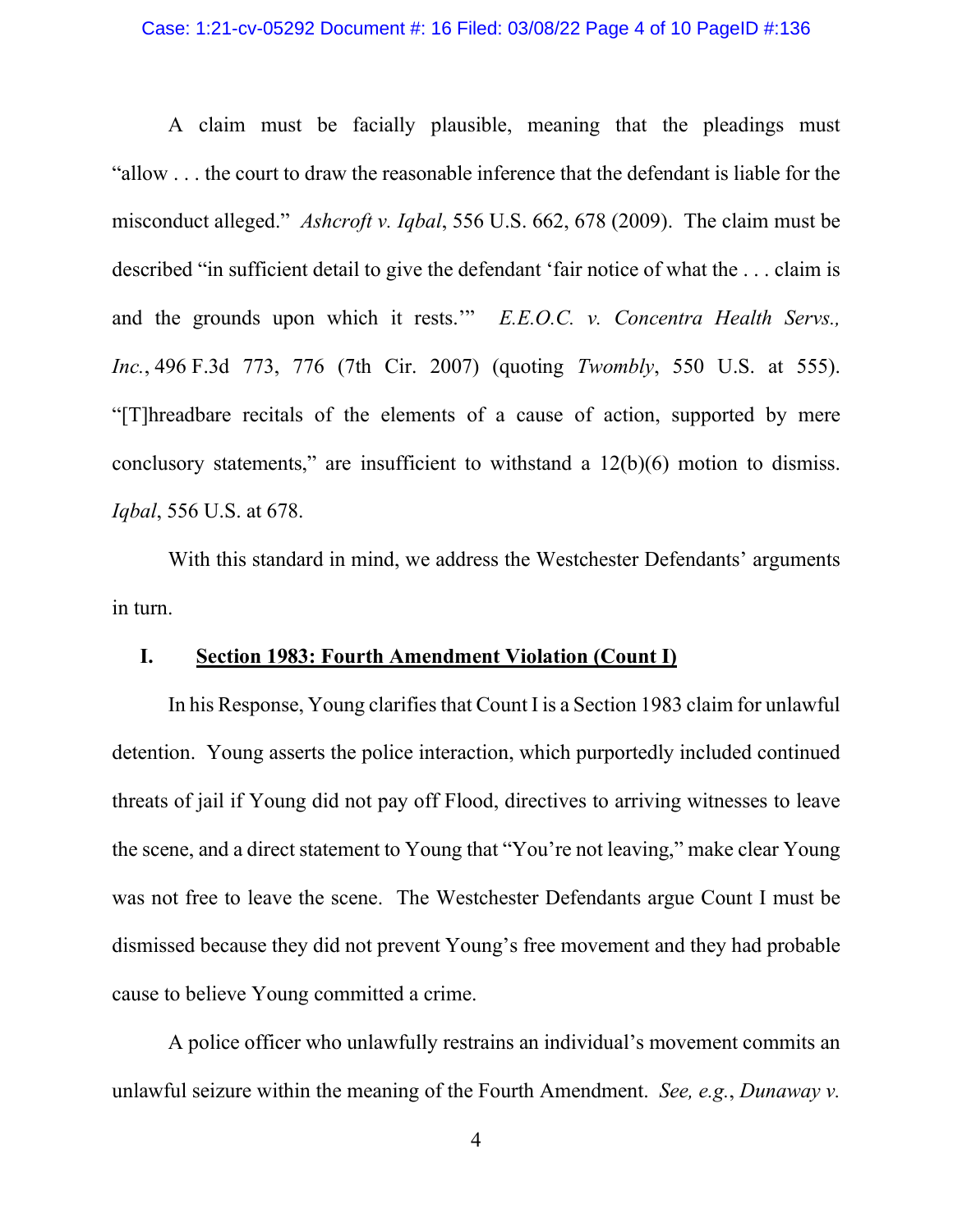*New York*, 442 U.S. 200, 207–08 (1979); *Kernats v. O'Sullivan*, 35 F.3d 1171, 1180 (7th Cir. 1994) (stating the two "crucial elements" of an unlawful seizure are coercive pressure from a state actor "resulting in a significant, present disruption of the targeted person's freedom of movement."). A "seizure" occurs where a "reasonable person would have believed he was not free to leave." *Brendlin v. California*, 551 U.S. 249, 249 (2007); *Lewis v. City of Chi.*, 914 F.3d 472, 476 (7th Cir. 2019). Unlawful detention and false imprisonment claims fall within the Fourth Amendment's protections. *Jeffries v. City of Chi.*, 2010 WL 5313491, at \*3 (N.D. Ill. 2010).

Probable cause constitutes an absolute defense to a Section 1983 claim for wrongful arrest, false imprisonment, or malicious prosecution. *Abbott v. Sangamon Cnty., Ill.*, 705 F.3d 706, 713–14 (7th Cir. 2013); *Fleming v. Livingston Cnty., Ill.*, 674 F.3d 874, 878 (7th Cir. 2012). "This is so even where the defendant officers allegedly acted upon a malicious motive." *Mustafa v. City of Chi.*, 442 F.3d 544, 547 (7th Cir. 2006). Probable cause exists "if the totality of the facts and circumstances known to the officer at the time of the arrest would warrant a reasonable, prudent person in believing that the arrestee had committed, was committing, or was about to commit a crime." *United States v. Sands*, 815 F.3d 1057, 1062 (7th Cir. 2015) (quoting *Abbott*, 705 F.3d at 714); *Gonzalez v. Vill. of W. Milwaukee*, 671 F.3d 649, 655 (7th Cir. 2012).

Here, the Westchester Defendants argue Young's admission he spray painted the SBC Waste container gave them probable cause to detain, and even arrest, Young for committing criminal damage to property. Under Illinois law, a person commits criminal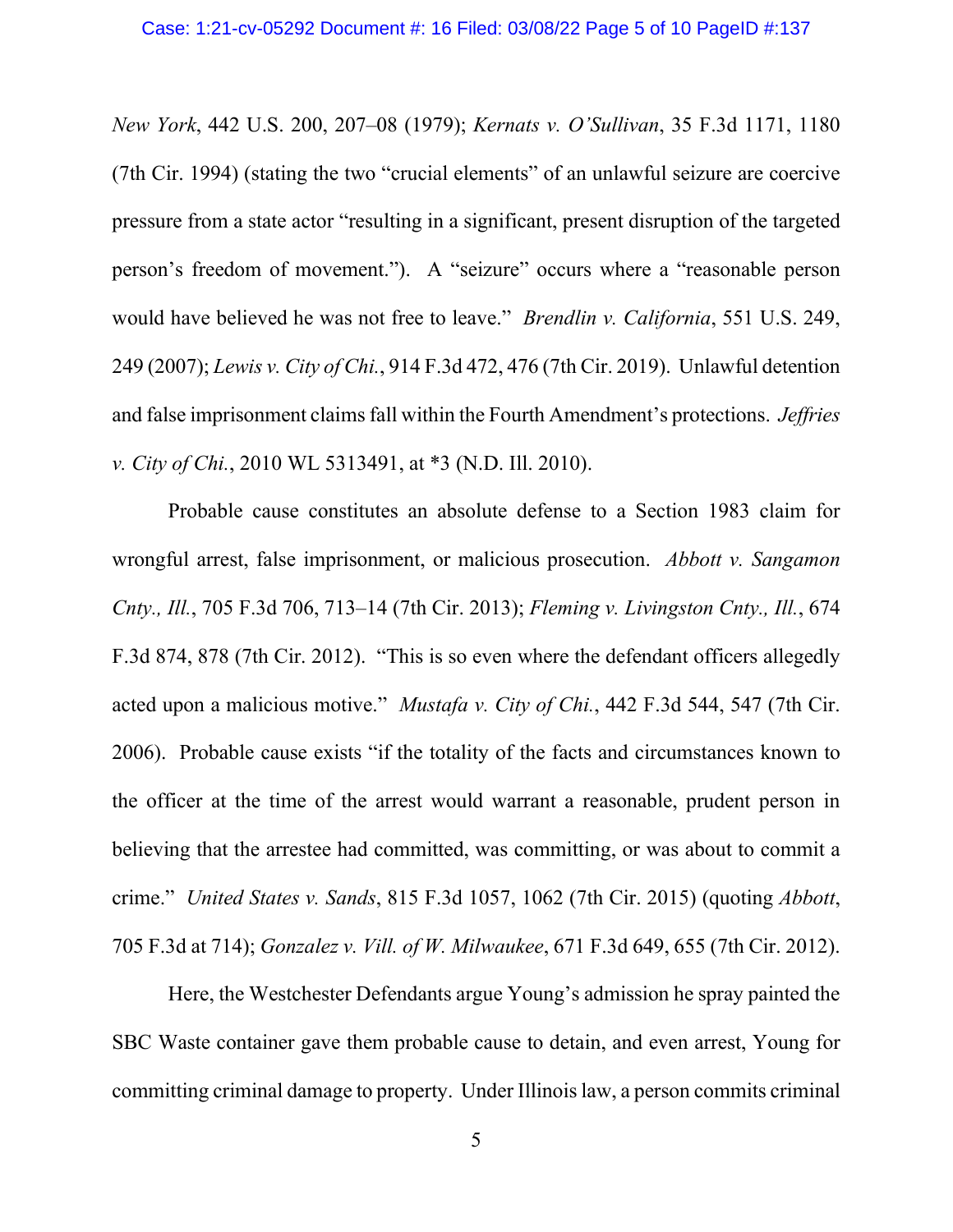### Case: 1:21-cv-05292 Document #: 16 Filed: 03/08/22 Page 6 of 10 PageID #:138

damage to property when he "knowingly damages any property of another." 720 ILCS 5/21-1(a). Young, however, alleges he had SBC Waste's permission to paint the trash container, and a property owner's consent to damage is an affirmative defense. 720 ILCS 5/21-1(c). But the existence of Young's claimed affirmative defense of consent has no bearing on the probable cause analysis. *Beiles v. City of Chi.*, 987 F. Supp. 2d 830, 836–37 (N.D. Ill. 2013); *Aboufariss v. City of De Kalb*, 305 Ill. App. 3d 1054, 1062 (2d Dist. 1999) ("the assertion of an affirmative defense does not negate the finding of probable cause for purposes of a section 1983 analysis").

Young claims the Westchester Defendants should have questioned Flood's allegations that Young damaged the container without consent and "further investigated." There are certainly instances in which a police officer must make further inquiry; however, while "[a] police officer may not ignore conclusively established evidence of the existence of an affirmative defense . . . the officer has no duty to investigate the validity of any defense." *Hodgkins ex rel. Hodgkins v. Peterson*, 355 F.3d 1048, 1061 (7th Cir. 2004) (cleaned up). Even taking all Young's allegations as true, the evidence—as set forth in the Complaint—does not *conclusively* establish the existence of Young's affirmative defense of consent.

Even assuming Ceja gave Young permission to spray paint the container during an earlier phone call, "probable cause depends not on the facts as an omniscient observer would perceive them but on the facts as they would have appeared to a reasonable person *in the position of the arresting officer* – seeing what he saw, hearing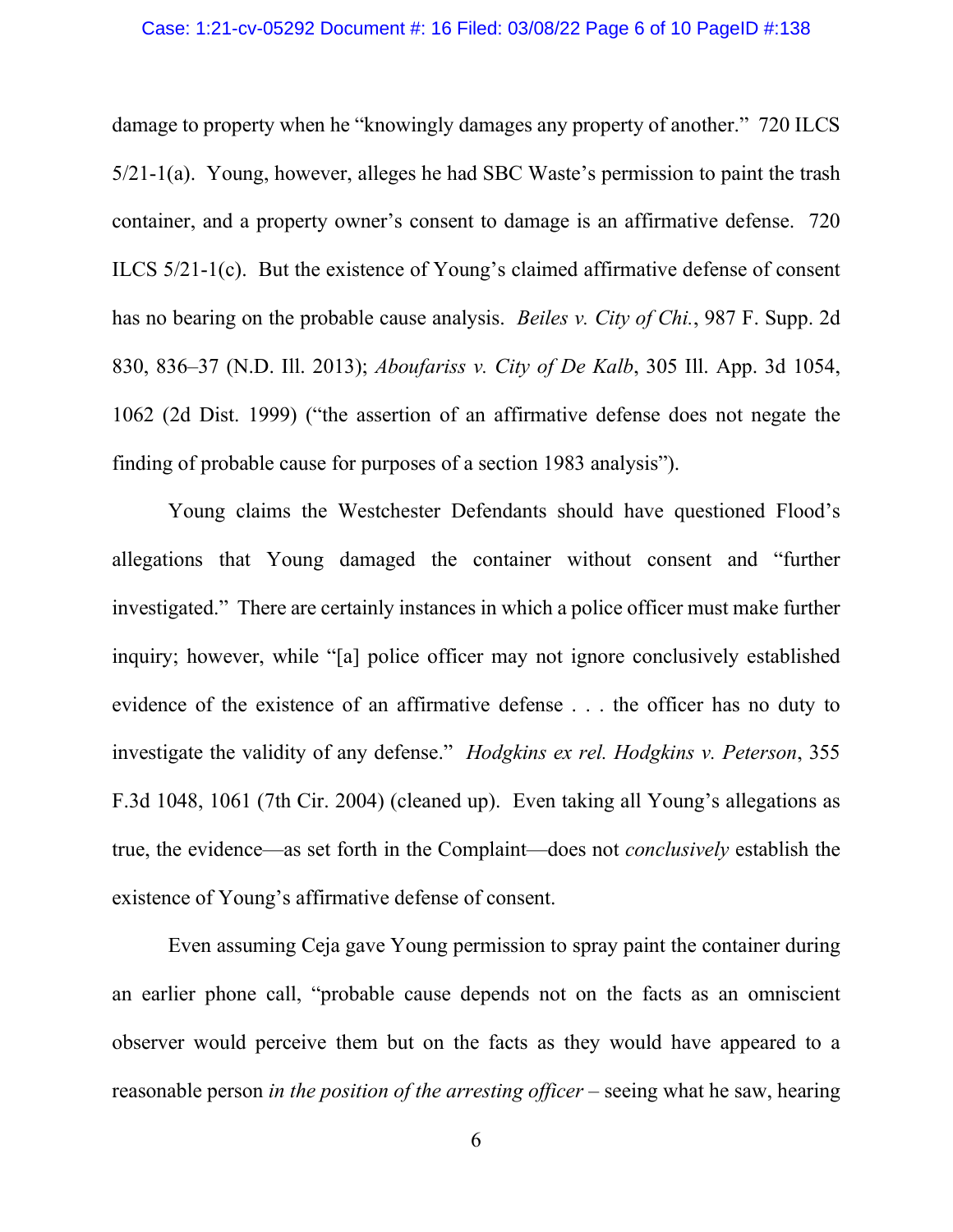what he heard." *Carmichael v. Vill. of Palatine*, 605 F.3d 451, 457 (7th Cir. 2010) (emphasis in original) (quoting *Mahoney v. Kesery*, 976 F.2d 1054, 1057 (7th Cir. 1992)). This is key. According to the Complaint, at the time of the incident the Westchester Defendants were faced with: (1) Flood's complaint that Young vandalized SBC Waste property; (2) Young's admission he spray painted the container; (3) Young's claims he had consent from a different SBC Waste representative who was not present at the scene; and (4) Young's email to Ceja stating he spray painted the container with her permission, without written confirmation from Ceja. Considering the totality of the circumstances alleged in the Complaint, the Westchester Defendants had probable cause to detain and arrest Young. *See United States v. Shields*, 789 F.3d 733, 746 (7th Cir. 2015) (probably cause "is a fluid concept based on common-sense interpretations of reasonable police officers as to the totality of the circumstances at the time of the arrest.").

We are cognizant that dismissal based on an affirmative defense such as probable cause is appropriate only when the pleadings and matters properly subject to judicial notice make clear that a plaintiff's claim is barred as a matter of law. *See Parungao v. Cmty. Health Sys., Inc.*, 858 F.3d 452, 457 (7th Cir. 2017); *Xechem, Inc. v. Bristol-Myers Squibb Co.*, 372 F.3d 899, 901 (7th Cir. 2004) ("Only when the plaintiff pleads itself out of court—that is, admits all the ingredients of an impenetrable defense—may a complaint that otherwise states a claim be dismissed under Rule 12(b)(6)."). Here, Young pled himself out of court. Count I is dismissed, with prejudice.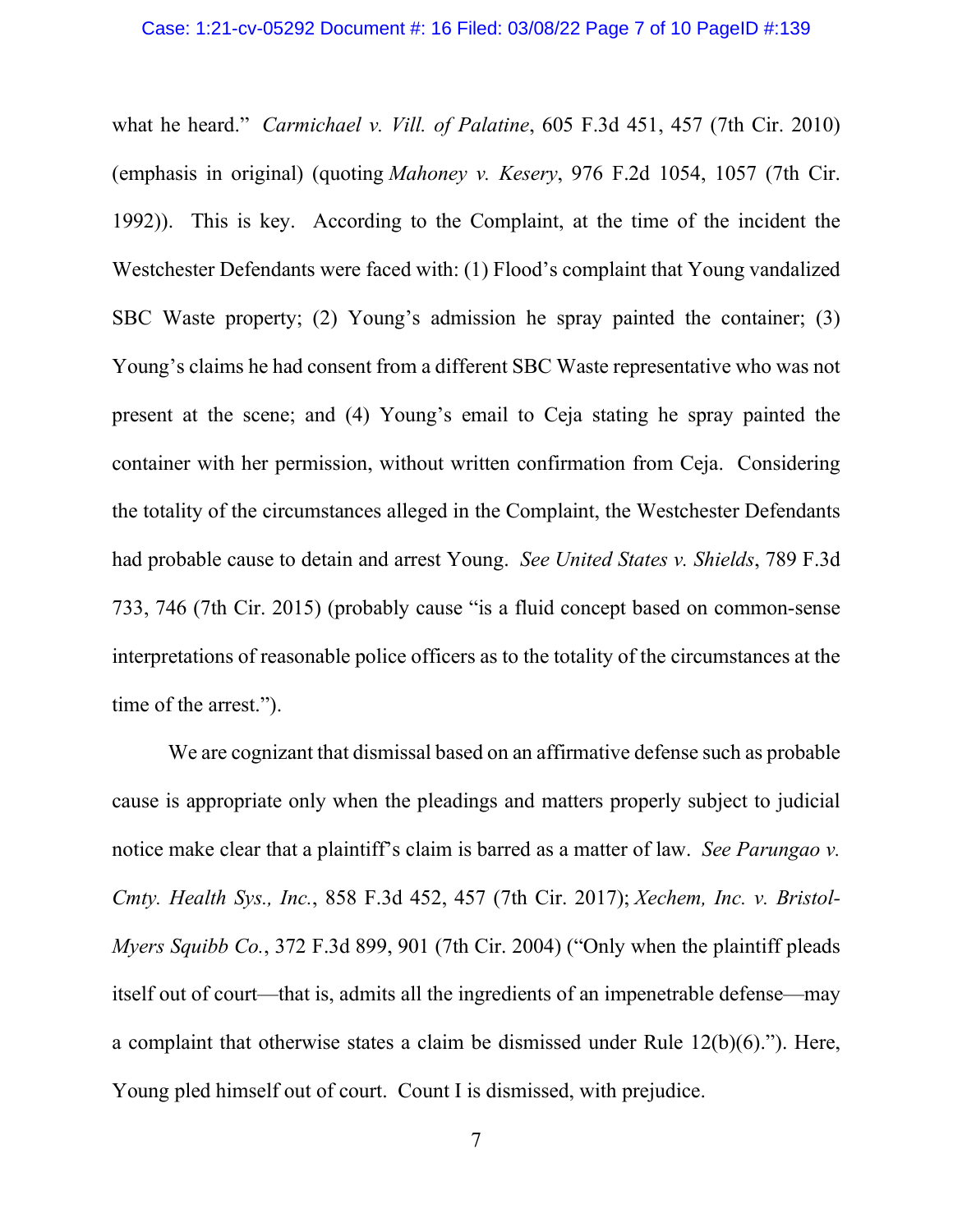### **II. Section 1983: Conspiracy (Count II)**

The Complaint alleges the Westchester Defendants conspired with Defendant Flood "when they prevented Young from leaving, demanded a payoff, and demanded a release related to their behavior." Only the first of these actions implicates a constitutional right—the constitutional right that Count I is premised upon.

"Although conspiracy claims under [Section] 1983 are not subject to a heightened pleading standard, 'a bare allegation of conspiracy [is] not enough to survive a motion to dismiss for failure to state a claim.'" *Senalan v. Curran*, 78 F. Supp. 3d 905, 914 (N.D. Ill. 2015) (quoting *Cooney v. Rossiter*, 583 F.3d 967, 970 (7th Cir. 2009)). A civil conspiracy is "a combination of two or more persons acting in concert to commit an unlawful act, or to commit a lawful act by unlawful means." *Scherer v. Balkema*, 840 F.2d 437, 441 (7th Cir. 1988). To establish conspiracy liability under Section 1983, a plaintiff must show that "(1) the individuals reached an agreement to deprive him of his constitutional rights, and (2) overt acts in furtherance actually deprived him of those rights." *Beaman v. Freesmeyer*, 776 F.3d 500, 510 (7th Cir. 2015) (citing *Scherer*, 840 F.2d at 442). In other words, a plaintiff must "show an underlying constitutional violation and demonstrate that the defendants agreed to inflict the constitutional harm." *Daugherty v. Page*, 906 F.3d 606, 612 (7th Cir. 2018) (cleaned up).

Young's conspiracy claim fails because he failed to allege a constitutional violation based on the Court's finding in Count I. Count II is therefore dismissed.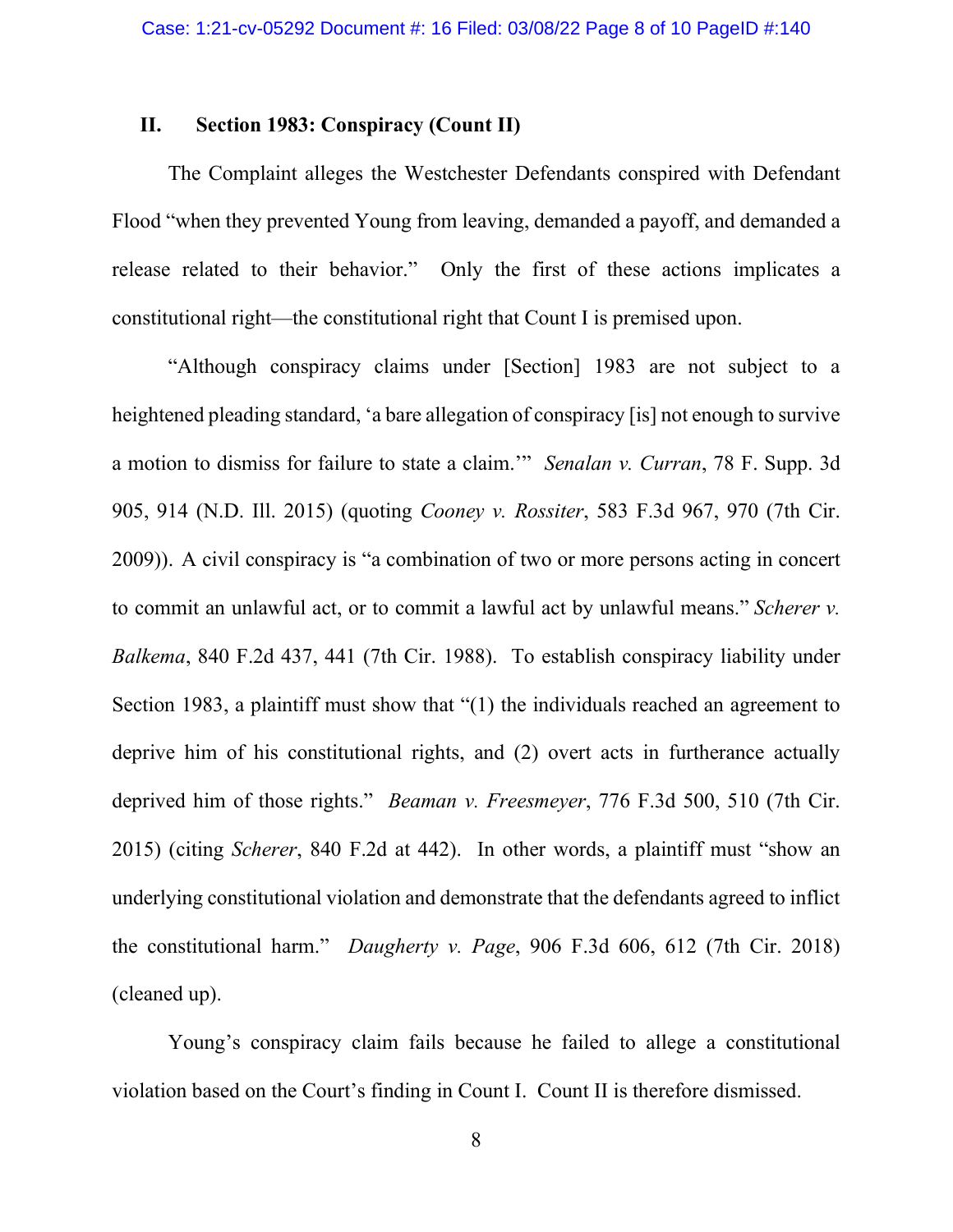### **III. Section 1983: Failure to Intervene (Count III)**

Count III is somewhat perplexing. Presumably, Young intends for the Westchester Defendants to be found responsible for each other's alleged actions, since Officer Manna could not be liable for both detaining Young (as alleged in Count I) *and* for failing to stop himself from detaining Young. The same goes for the Unknown Officer. Young says "both officers became guilty of the wrongful activity, neither officer stopped the other from participating in the unlawful shakedown of Young, and both had a duty to do so." This alleged "unlawful shakedown," however, does not constitute a constitutional violation.

By definition, a claim about a failure to intervene to prevent a constitutional violation requires a showing that a constitutional violation occurred. *See Harper v. Albert*, 400 F.3d 1052, 1064 (7th Cir. 2005) (citing *Fillmore v. Page*, 358 F.3d 496 (7th Cir. 2004)). As with Young's conspiracy claim, Young's failure to intervene claim fails because Young failed to adequately plead a constitutional violation. Count III is dismissed.

## **IV. Young's State Law Claims**

Young brings state law claims against the Westchester Defendants for false imprisonment and intimidation. He also brings a negligence claim against Defendant Flood. However, because we grant the Westchester Defendants' Motion to Dismiss as to the Section 1983 claims, the Court does not have subject matter jurisdiction, and thus